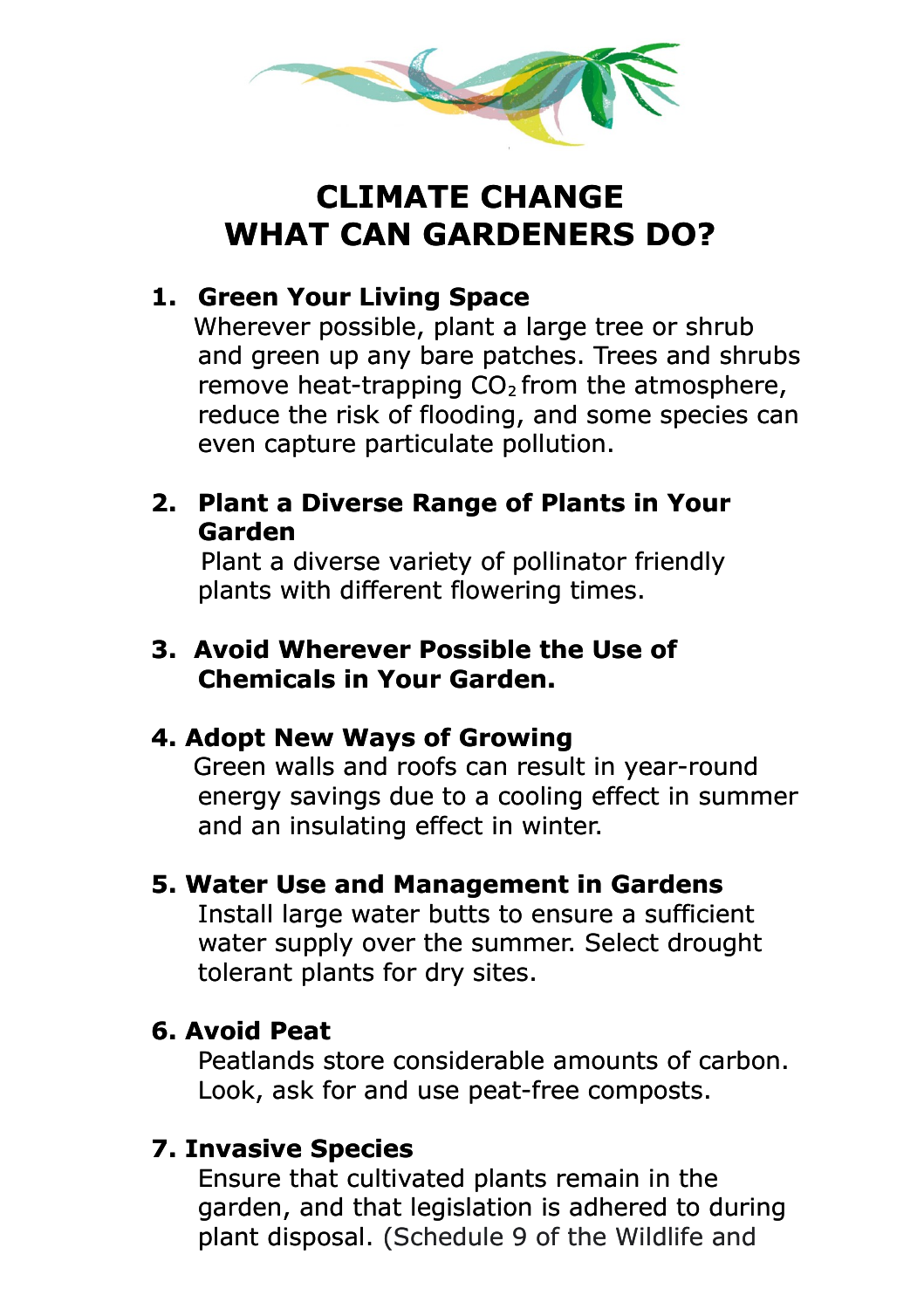Countryside Act and the Horticultural Code of Practice)

**8. Compost Your Kitchen and Garden Waste** Garden and kitchen waste provide excellent nutrients for the garden, but if thrown away produce potent greenhouse gases in landfill sites.

## **9. Adopt the 4R's**

Reduce the use of resources in your garden Reuse household materials and seasonal items year on year

Recycle garden waste, plastic, glass and metals Reinvest - buy recycled items

Text based on *Gardening in a Changing Climate* (RHS) By Eleanor Webster, Ross Cameron and Alastair Culham

## *Further information*

<https://www.ruralsprout.com/rainwater-collection/> [https://www.renewableenergyhub.co.uk/main/rainwater](https://www.renewableenergyhub.co.uk/main/rainwater-harvesting-information/benefits-of-rainwater-collection/)[harvesting-information/benefits-of-rainwater](https://www.renewableenergyhub.co.uk/main/rainwater-harvesting-information/benefits-of-rainwater-collection/)[collection/](https://www.renewableenergyhub.co.uk/main/rainwater-harvesting-information/benefits-of-rainwater-collection/)

[https://www.gardenersworld.com/how-to/maintain-the](https://www.gardenersworld.com/how-to/maintain-the-garden/how-to-make-compost/)[garden/how-to-make-compost/](https://www.gardenersworld.com/how-to/maintain-the-garden/how-to-make-compost/)

[https://www.hotbincomposting.com/hotbin-composting](https://www.hotbincomposting.com/hotbin-composting-science.html)[science.html](https://www.hotbincomposting.com/hotbin-composting-science.html)

[https://www.hertfordshire.gov.uk/services/recycling](https://www.hertfordshire.gov.uk/services/recycling-waste-and-environment/recycling-and-waste/wasteaware-campaigns/composting.aspx)[waste-and-environment/recycling-and-](https://www.hertfordshire.gov.uk/services/recycling-waste-and-environment/recycling-and-waste/wasteaware-campaigns/composting.aspx)

[waste/wasteaware-campaigns/composting.aspx](https://www.hertfordshire.gov.uk/services/recycling-waste-and-environment/recycling-and-waste/wasteaware-campaigns/composting.aspx) <https://www.recyclenow.com/reduce-waste/composting> <https://www.cumberlows.co.uk/about-the-compost/>

<https://www.gardenorganic.org.uk/>

[https://www.positive.news/society/positive-news-stories](https://www.positive.news/society/positive-news-stories-from-week-36-of-2021/)[from-week-36-of-2021/](https://www.positive.news/society/positive-news-stories-from-week-36-of-2021/)